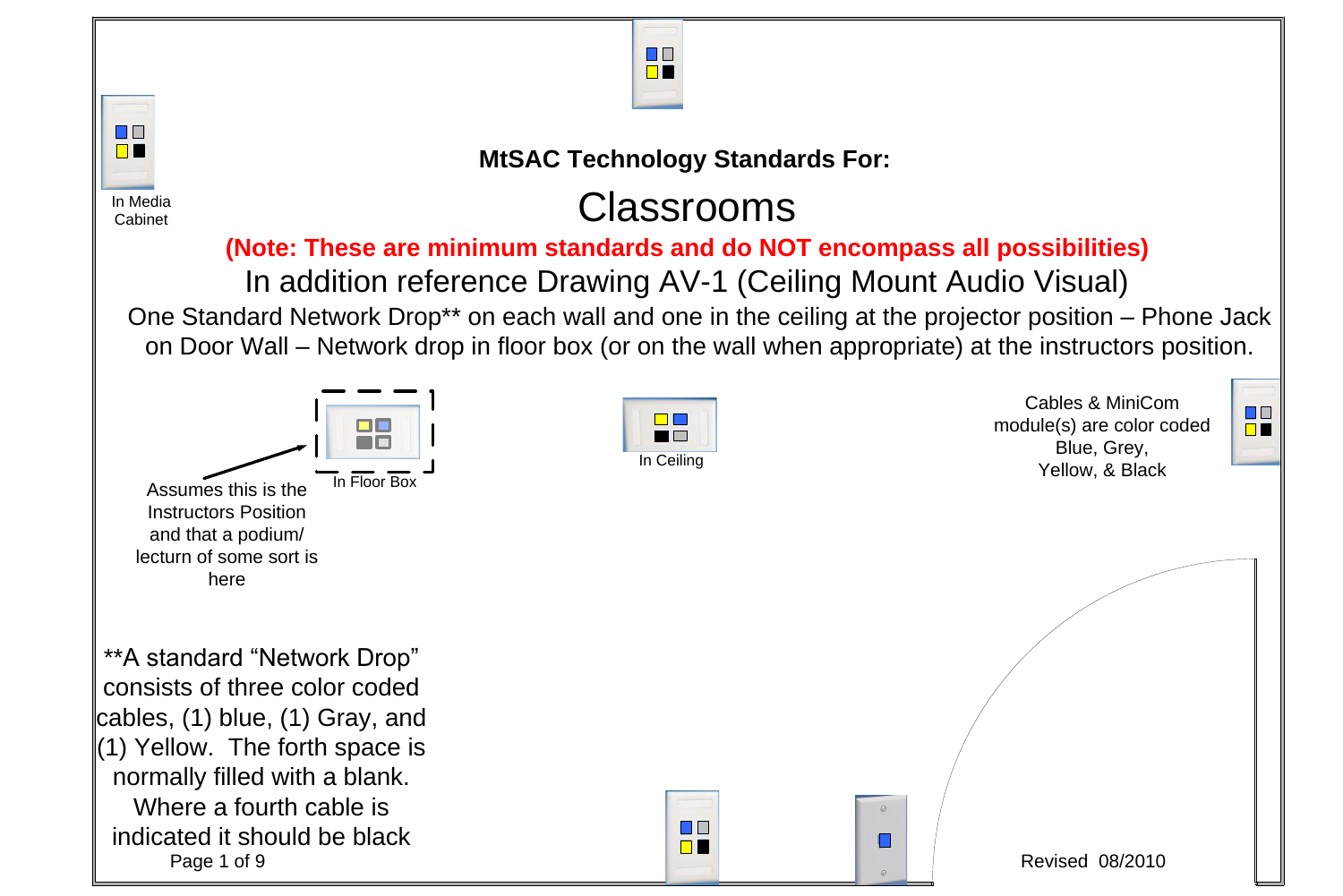



\*\*A standard "Network Drop" consists of three color coded cables, (1) blue, (1) gray, and (1) yellow. The forth space is normally filled with a blank. Where a fourth cable is indicated it should be black<br>Page 2 of 9

# Standard Office Space Up to 150 sq feet **MtSAC Technology Standards For:**

One Network Drop<sup>\*\*</sup> on each of two opposing walls, not the Door wall

Cables & MiniCom module(s) are color coded Blue, Grey, Yellow, & Black



**Revised 08/2010**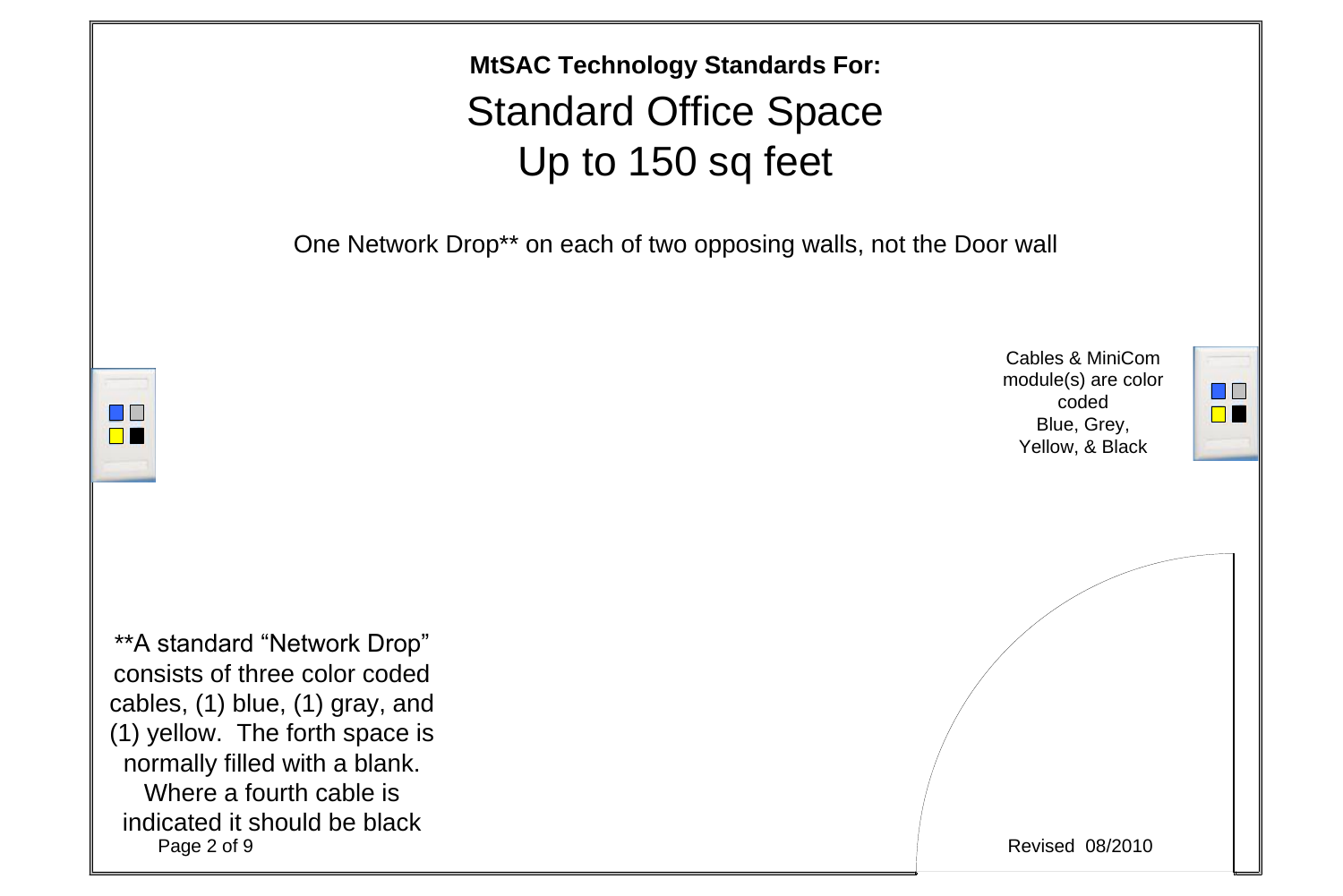\*\*A standard "Network Drop" consists of three color coded cables, (1) blue, (1) Gray, and (1) Yellow. The forth space is normally filled with a blank. Where a fourth cable is indicated it should be black Page 3 of 9 Revised 08/2010



## Large Office\Small Conference Room Over 150 sq feet One Standard Network Drop\*\* on each of three walls, not the Door wall **MtSAC Technology Standards For:**



Cables & MiniCom module(s) are color coded Blue, Grey, Yellow, & Black



If AV is indicated for Conference Room reference AV-2 (mobile AV)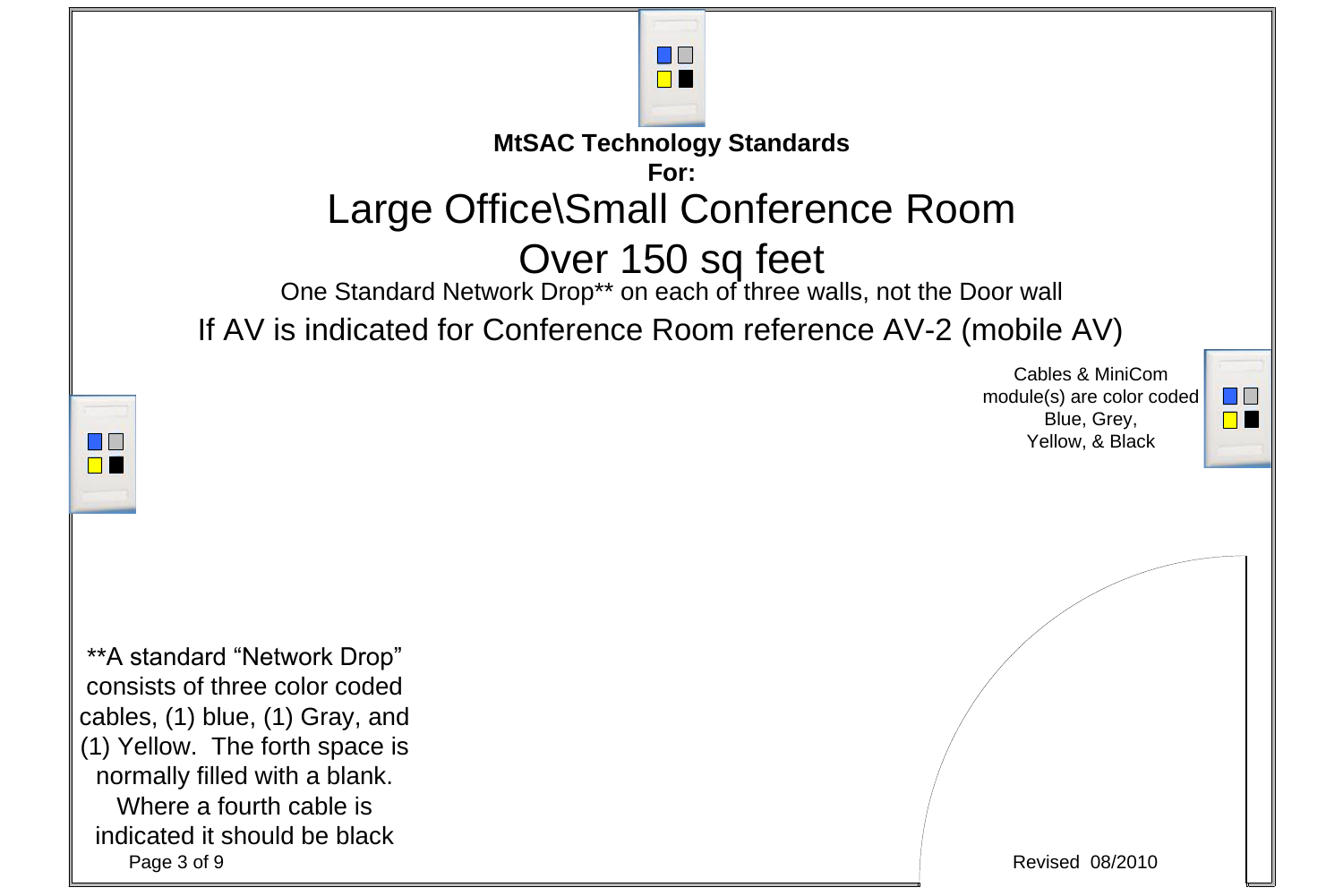## Conference Room Space If AV is indicated reference Drawing AV-1 (Ceiling Mount) or AV-2 (mobile AV)

One Standard Network Drop<sup>\*\*</sup> on opposing walls, one in the ceiling at the projector positoin, and one in a floor box under the conference table





In Ceiling



### **MtSAC Technology Standards For:**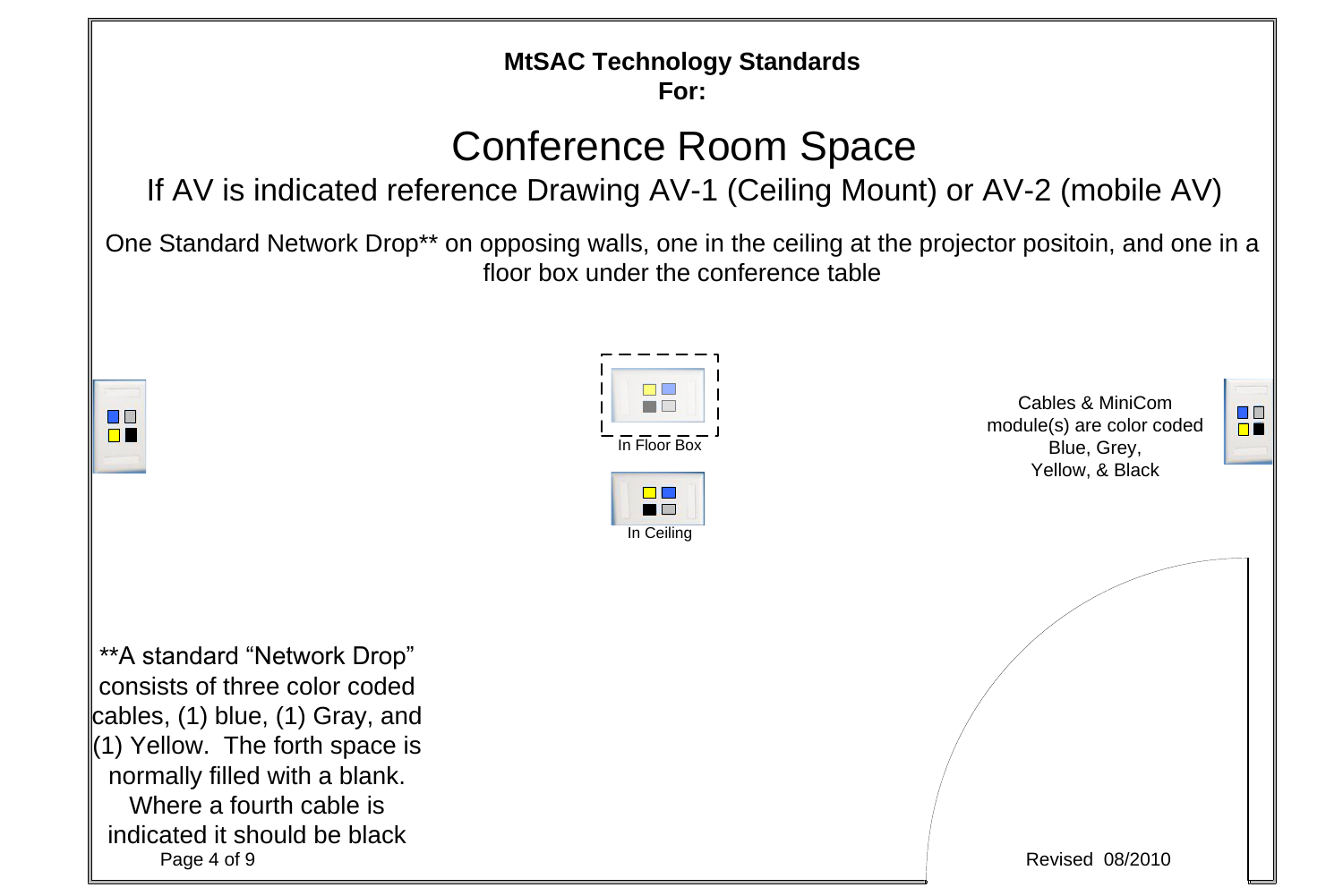Spaces defined as other than just storage that may at times be occupied by people - or spaces defined as storage that are over 150 sq ft)



\*\*A standard "Network Drop" consists of three color coded cables, (1) blue, (1) gray, and (1) yellow. The forth space is normally filled with a blank. Where a fourth cable is indicated it should be black Page 5 of 9 Revised 08/2010

One Network Drop\*\* on each of two opposing walls, not the Door wall – Phone jack on door wall

# "Other" Space **MtSAC Technology Standards For:**

Cables & MiniCom module(s) are color coded Blue, Grey, Yellow, & Black



Reference Specifications page for specific part numbers

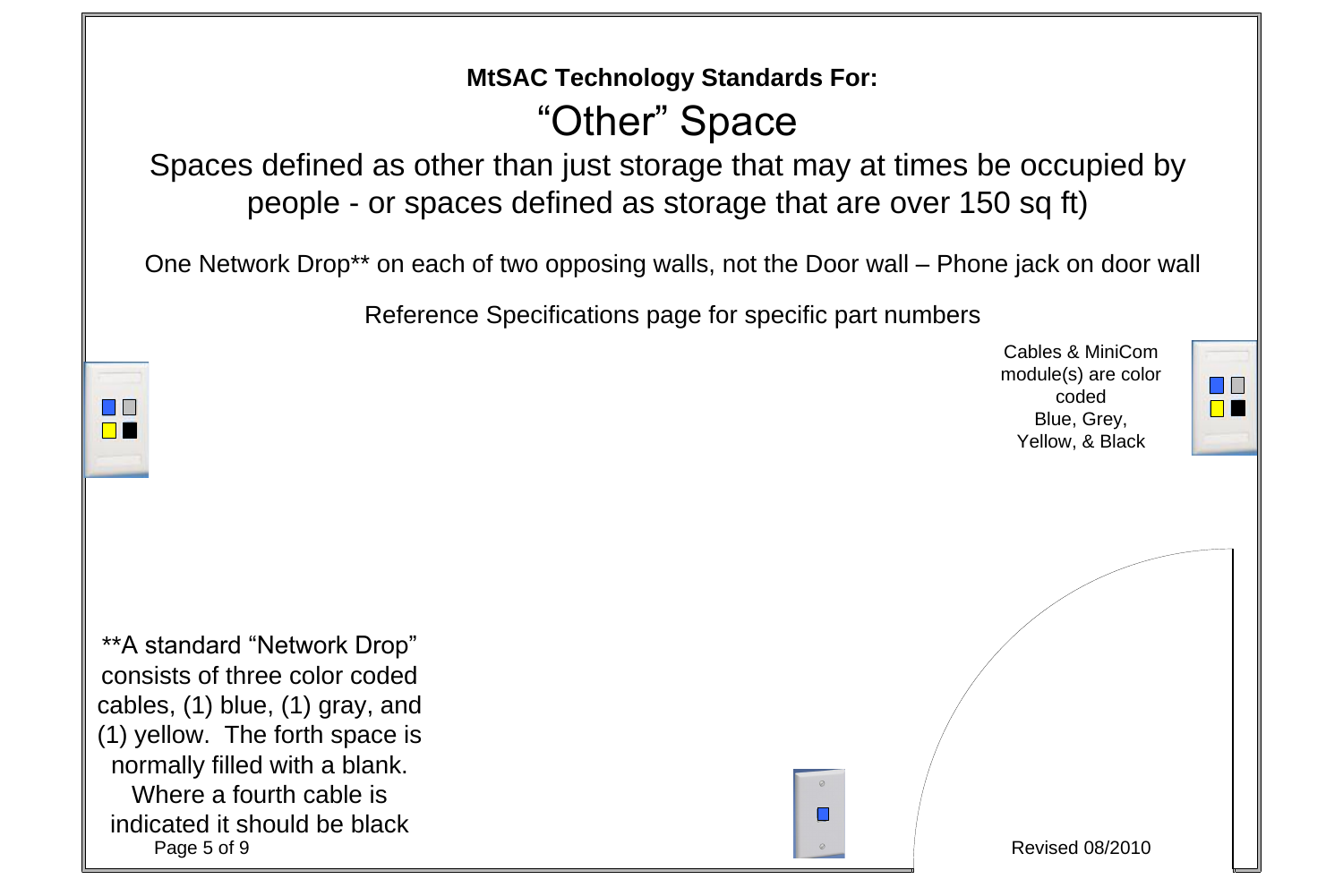### *Reference Specifications page for specific part numbers not included here*

### BDF/IDF Rack Elevations **MtSAC Technology Standards For:**

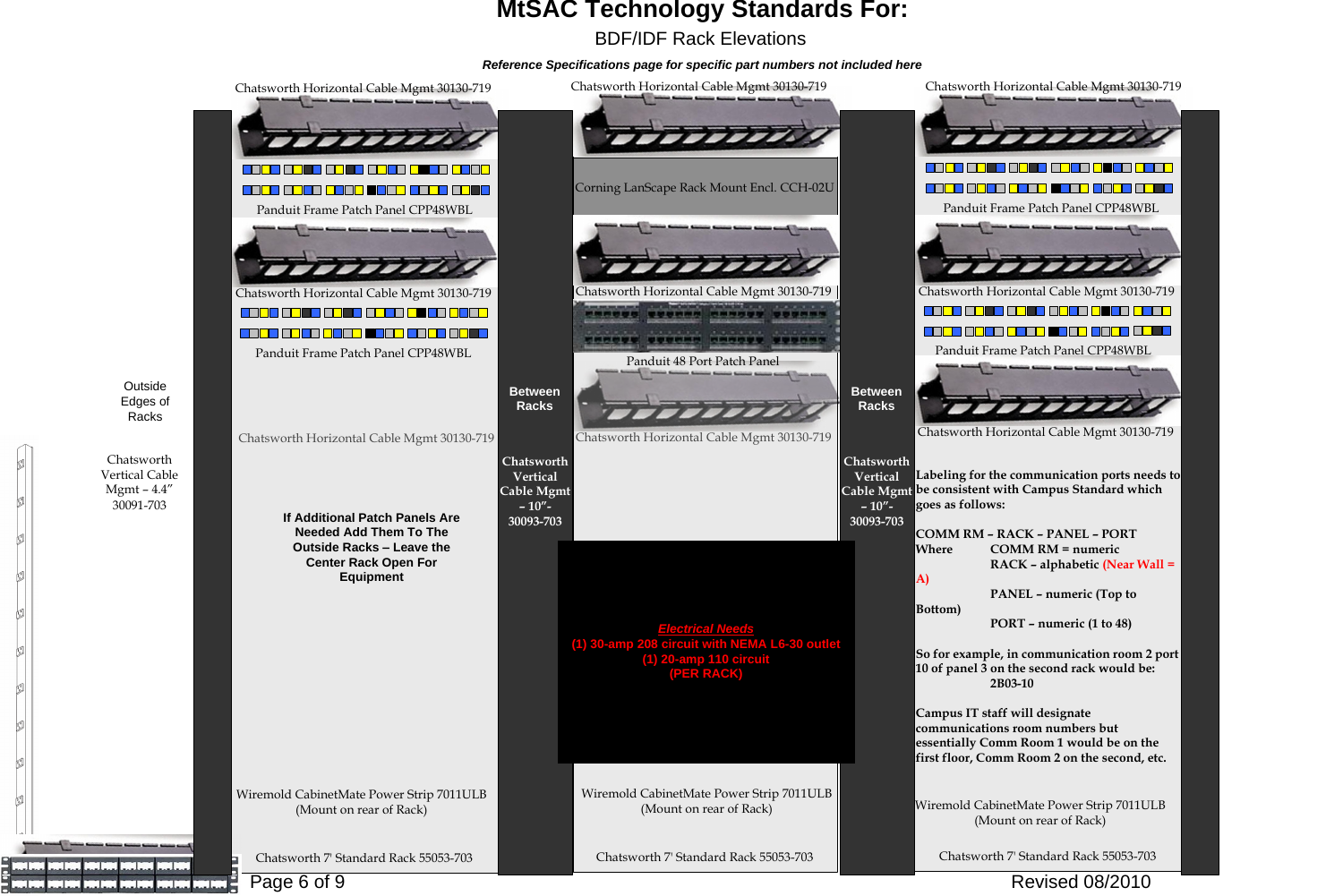# **BDF/IDF Room Size**



Shall be a minimum of 120 sq ft and arranged in such a way as to enable (3) fully loaded 19" 2-post racks with cable management as shown in a single row with a minimum ADA clearance of 36" on all three sides. Forty two inches of clearance is preferred.

*NO POINT in any Building should be more than 250 feet from a BDF or IDF*

Page 7 of 9 Revised 08/2010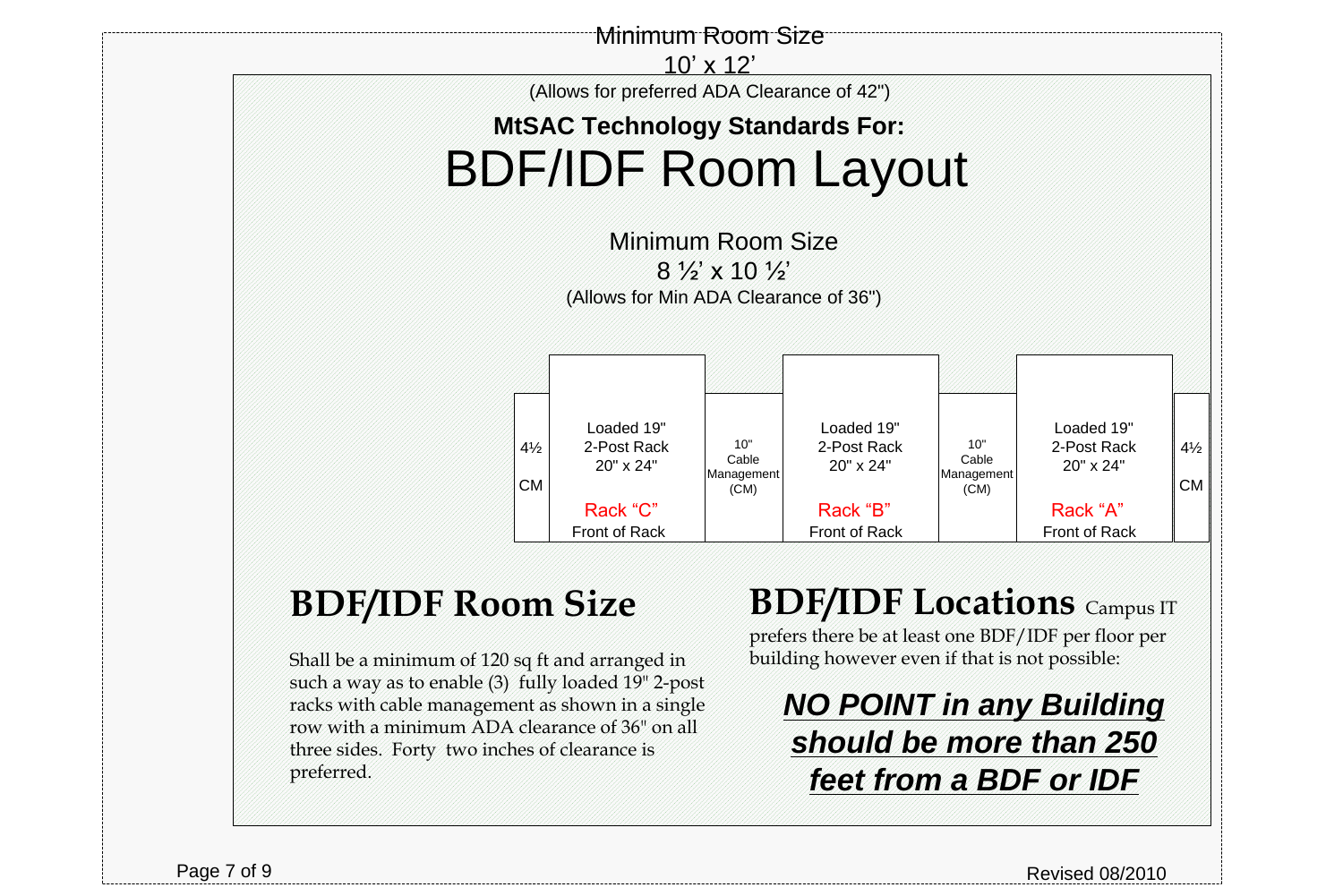# Building Infrastructure Pathways **MtSAC Technology Standards For:**

**There Should be Two Separate and Distinct Exterior Data pathways –**

One in and one out of a building.

### **Exterior Pathways consist of (4) 4" conduits**

They should not share a single point of failure outside the building.

There should also be pathway in place to go around the building. In most places this already exists but should be verified as part of the design phase

## **All Building Communications rooms should be interconnected** with (2)

4" conduits. These should be populated with building appropriate sized fiber and copper pairs. (Check with Campus IT for appropriate sizing/cable counts.)





Page 8 of 9 Revised 08/2010

## **Roof Penetration**

A single 4" conduit is required from one of the buildings' IDFs to penetrate through the roof, **preferably at the highest point**, for data connectivity.